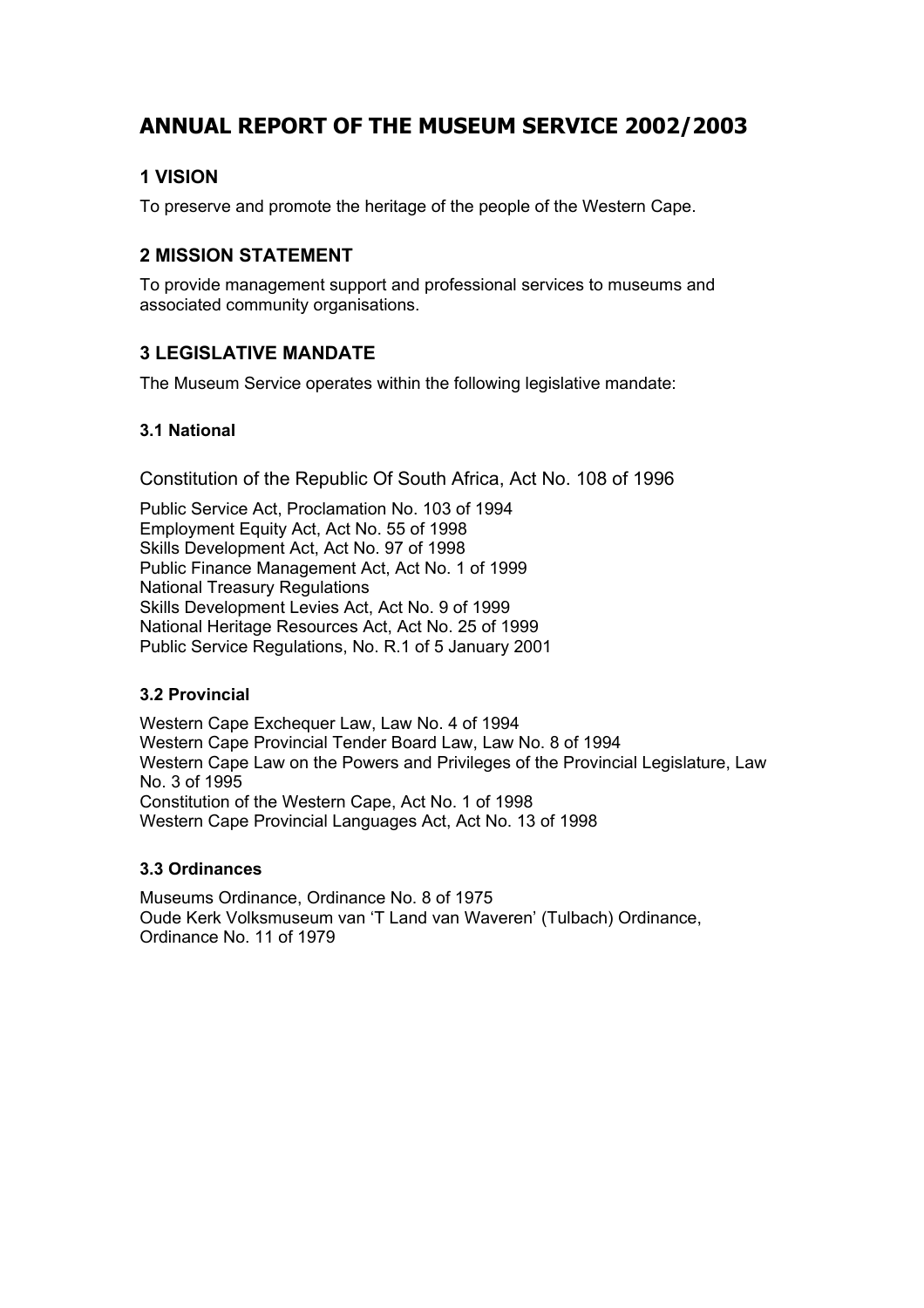### **4 ORGANISATIONAL STRUCTURE**



### **5 HUMAN RESOURCES**

#### **5.1 Head of the Museum Service**

*Deputy Director*  Eureka Barnard was acting in a higher position for the entire period of this report

*Beverley Thomas (Acting)* 01.04.2002 - 30.06.2002 01.12.2002 - 31.03.2003

*Douw Briers (Acting)* 01.07.2002 - 30.11.2002

#### **5.2 Museum Management and Support Service**

*Assistant Director*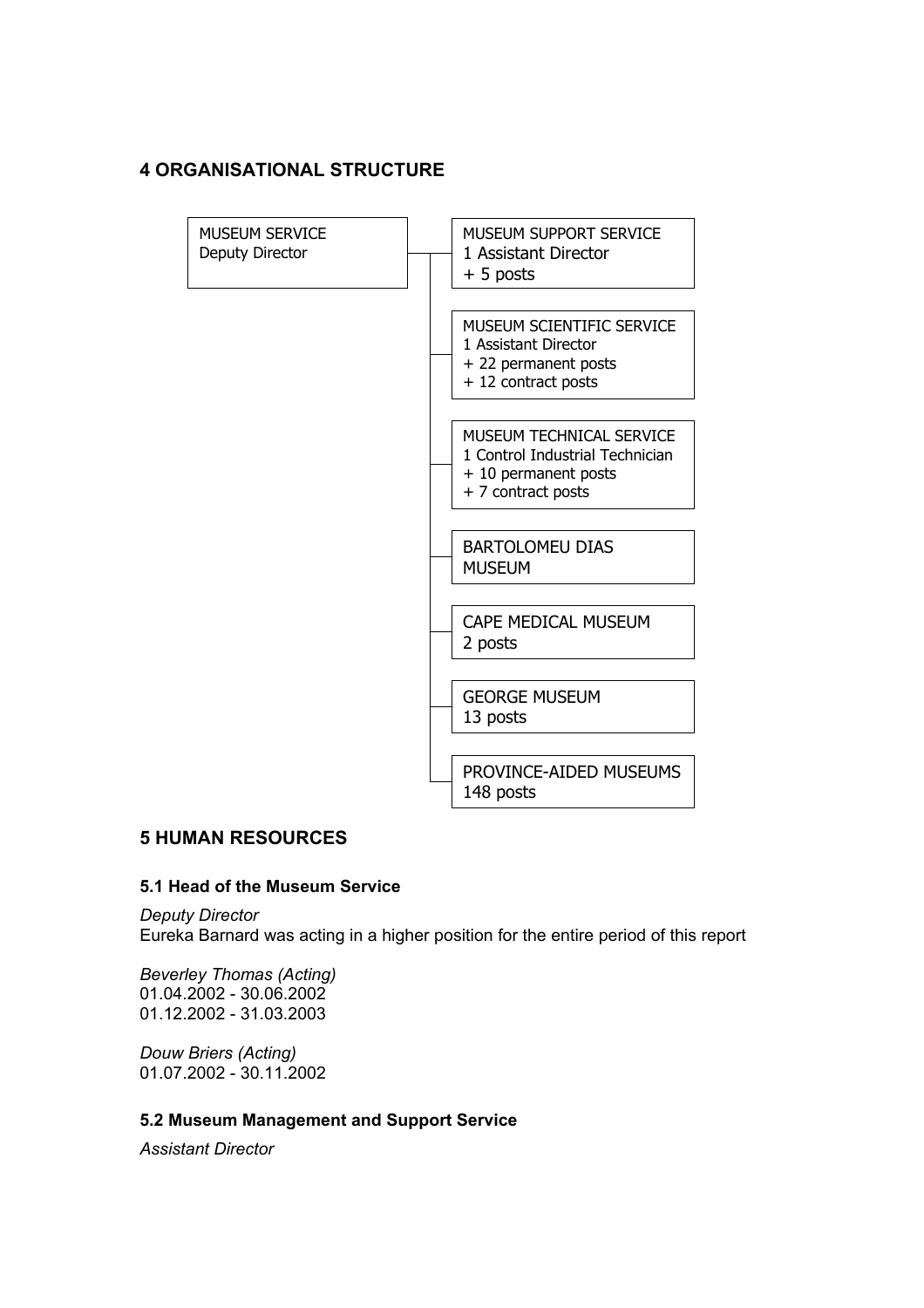#### Vacant

*Administrative Officer*  Yolanda Bosman

*Senior Administration Clerk*  Elzana Ritter

*Senior Administration Clerk*  John Williams

*Administration Clerk*  Vacant

*Administration Clerk*  Annaline Schuller

#### **5.3 Museum Scientific Service**

Assistant Director Beverley Thomas

Principal Museum Natural Scientist Amanda Human

Marine biology and palaeontology Museum Human Scientist Lefa Mokoena

Anthropology New appointment 01.05.2002

Principal Museum Human Scientist Jolie de Villiers

Museum Human Scientist Michael Jonas

Community history Political science

Principal Museum Human Scientist Juna Malherbe

Genealogy Museum Human Scientist Vacant

Principal Museum Human Scientist Leon Vorster

Regional history: Boland Principal Museum Human Scientist Pieter Schoonees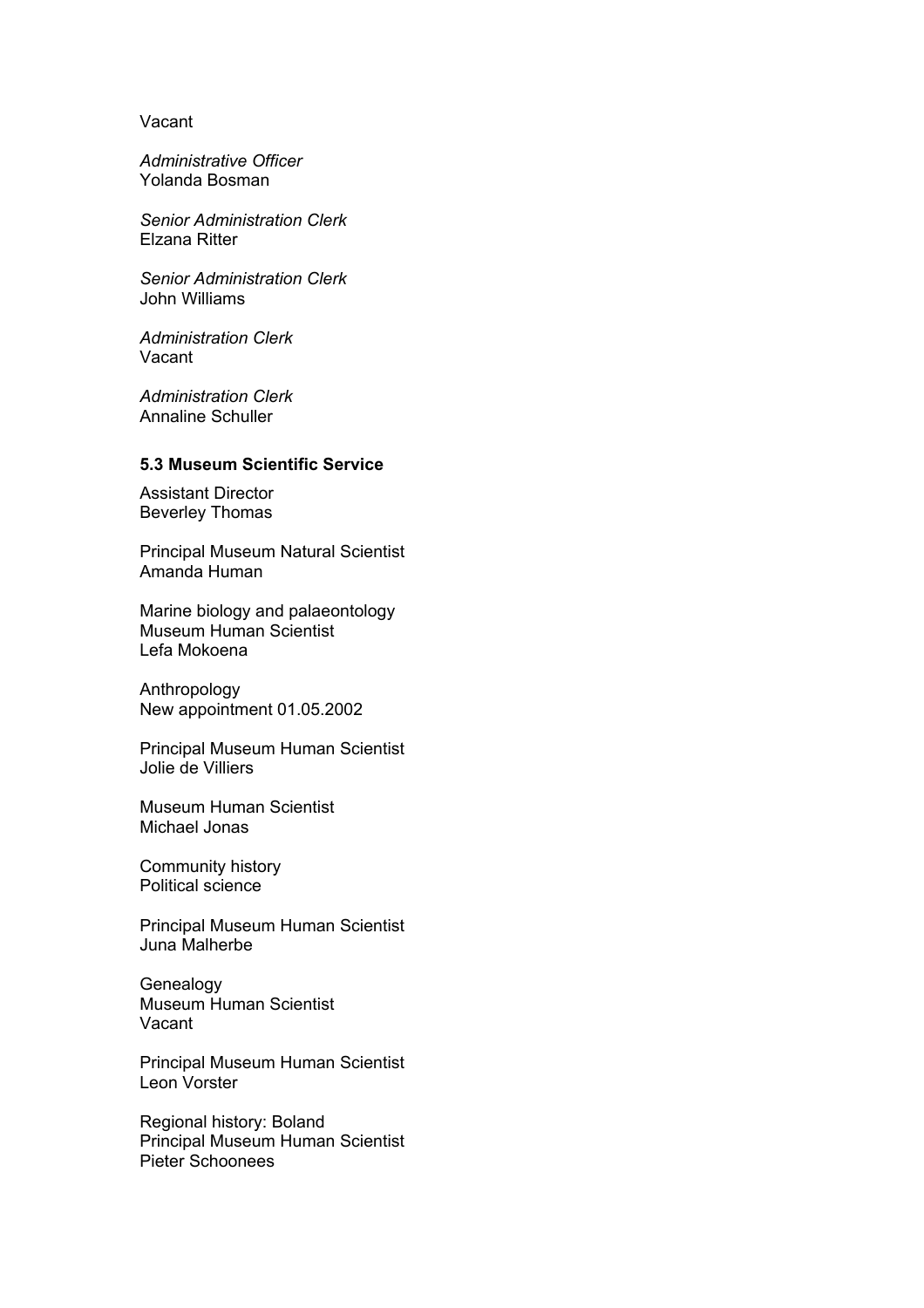Regional history: Breede River Principal Museum Human Scientist Linda Labuschagne

Regional history: Southern Cape Principal Museum Human Scientist Geila Wills

**Education** Development Officer

New appointment 01.02.2003 Principal Museum Natural Scientist Vacant

Chief Auxiliary Services Officer Vacant

#### **5.4 Museum Technical Service**

Control Industrial Tecnician Douw Briers

Chief Industrial Technician Bradley Mottie

**Conservator** 

Chief Industrial Technician Huntly Reid

**Conservator** Industrial Technician Johann van Zyl

Industrial designer Chief Industrial Technician Barbara Benjamin

Graphic design and display artist Industrial Technician Vos du Toit

Graphic design and display artist Chief Industrial Technician Ré Roux

Graphic design and display artist Chief Industrial Technician Pierre Rossouw

Graphic design and display artist Auxiliary Services Officer Lorraine Alexander

Senior Artisan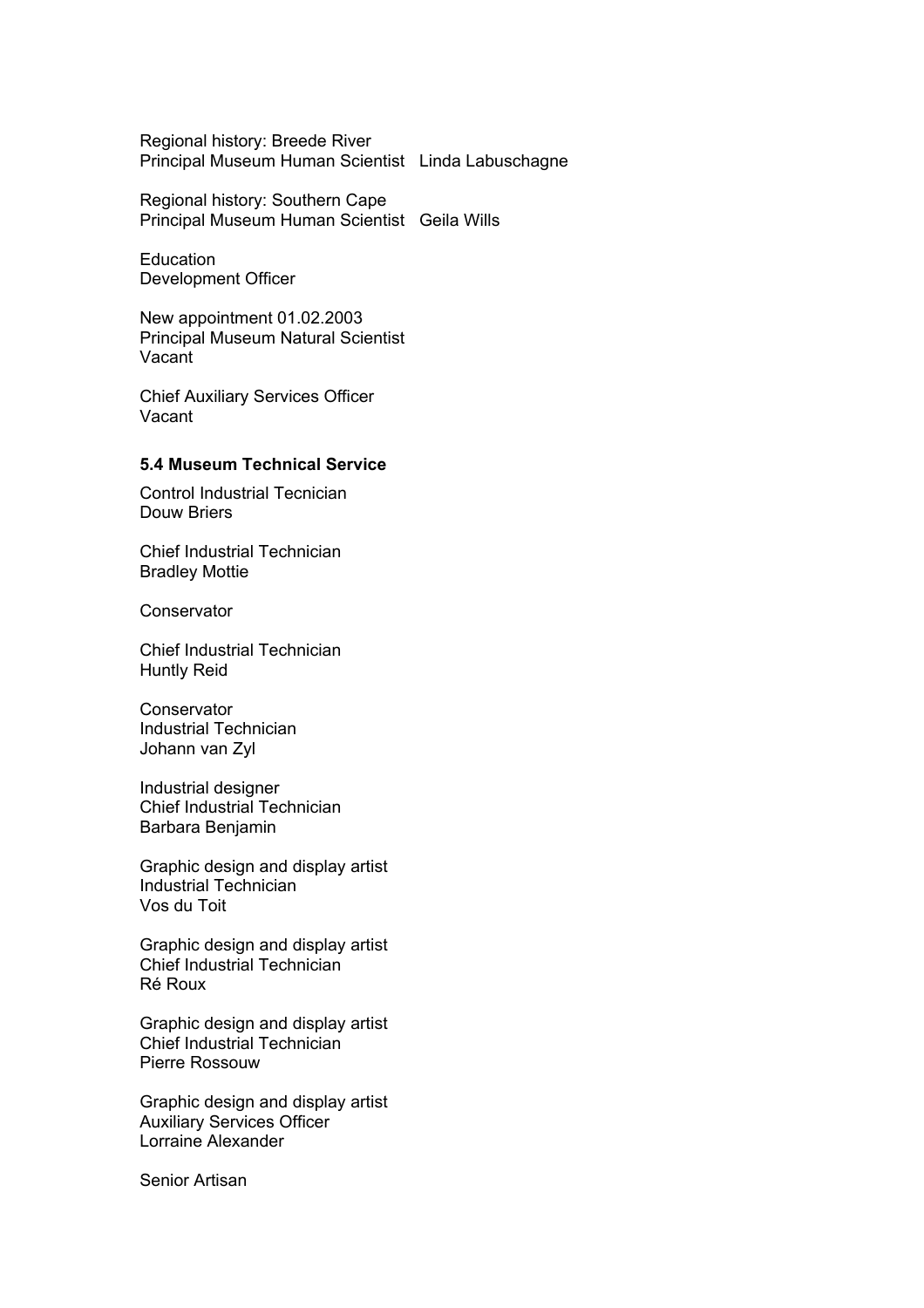Yusuf Smith

General Foreman Malibongue Kutuka

New appointment 01.04.2005

# **6 SKILLS DEVELOPMENT**

The head of Museum Management and Support Service plans all the functional training initiatives presented by the sub-directorate and co-ordinates the training of individuals at the Cape Administrative Academy, by the appointed IT training service provider as well as any other service providers.

Staff attended the following professional or museum-related conferences and workshops:

- Suid-Afrikaanse Vereniging vir Kultuurgeskiedenis Nasionale Kongres; Stellenbosch, 01-02.04.2002;
- International Conference on the VOC. The VOC Foundation and the History Department of the University of Stellenbosch; Stellenbosch, 03-05.04.2002;
- SAMA WC Museum Forum. Debate about Saartjie Baartman. SA Museum; 18.05.2002;
- SAMA WC Accreditation Workshop presented by Liz Voight at the Stellenbosch Museum; 15.05.2002;
- SAMA Exhibition Design Workshop, Durban; 29-31.05.2002;<br>SAMA 2002 National Conference "Rousing the silent giant: N
- SAMA 2002 National Conference "Rousing the silent giant: New paradigms for the heritage sector in the 21<sup>st</sup> century". Durban, 03-07.06.2002;
- Robben Island Museum Education Department. "Consultative Workshop on Access to Information and other Robben Island Museum Programmes"; 23.07.2002;
- SAMA WC Museum Forum. Wendy Yapi, "Challenges at the SA Sendinggestig Museum". SA Museum; 25.07.2002;
- SAMA WC Workshop "Museum ethics and professional conduct" presented by Nancy Teitz at the Education Museum, Aliwal Road, Wynberg, Cape Town, 26.09.2002 and at the Bartolomeu Dias Museum, Mossel Bay, 08.10.2002;
- SAMA Western Cape Conference, Beaufort West; 23-25.10.2002; and
- Human Genome Conference. Spier, Stellenbosch; 19-22.03.2003.

### **7 VOTED FUNDS**

| 2002/2003:<br><b>BUDGET VOTE 14: PROGRAMME 2: SUB PROGRAMME 3:</b><br><b>MUSEUM SERVICE</b> |               |  |  |  |
|---------------------------------------------------------------------------------------------|---------------|--|--|--|
| <b>ITEM</b>                                                                                 | <b>AMOUNT</b> |  |  |  |
| Personnel expenditure                                                                       | R 13 702 749  |  |  |  |
| Administrative expenditure                                                                  | R 655 644     |  |  |  |
| Stores and livestock                                                                        | R 345 300     |  |  |  |
| Equipment (capital)                                                                         | R 103 600     |  |  |  |
| Equipment (current)                                                                         | R 101 700     |  |  |  |
| Professional and specialist services                                                        | R 928 007     |  |  |  |
| Transfer payments: Grants-in-aid                                                            | R 25 000      |  |  |  |
| Current                                                                                     | R 2 724 000   |  |  |  |
| Capital                                                                                     | R 75 000      |  |  |  |
| <b>TOTAL</b>                                                                                | R 18 660 000  |  |  |  |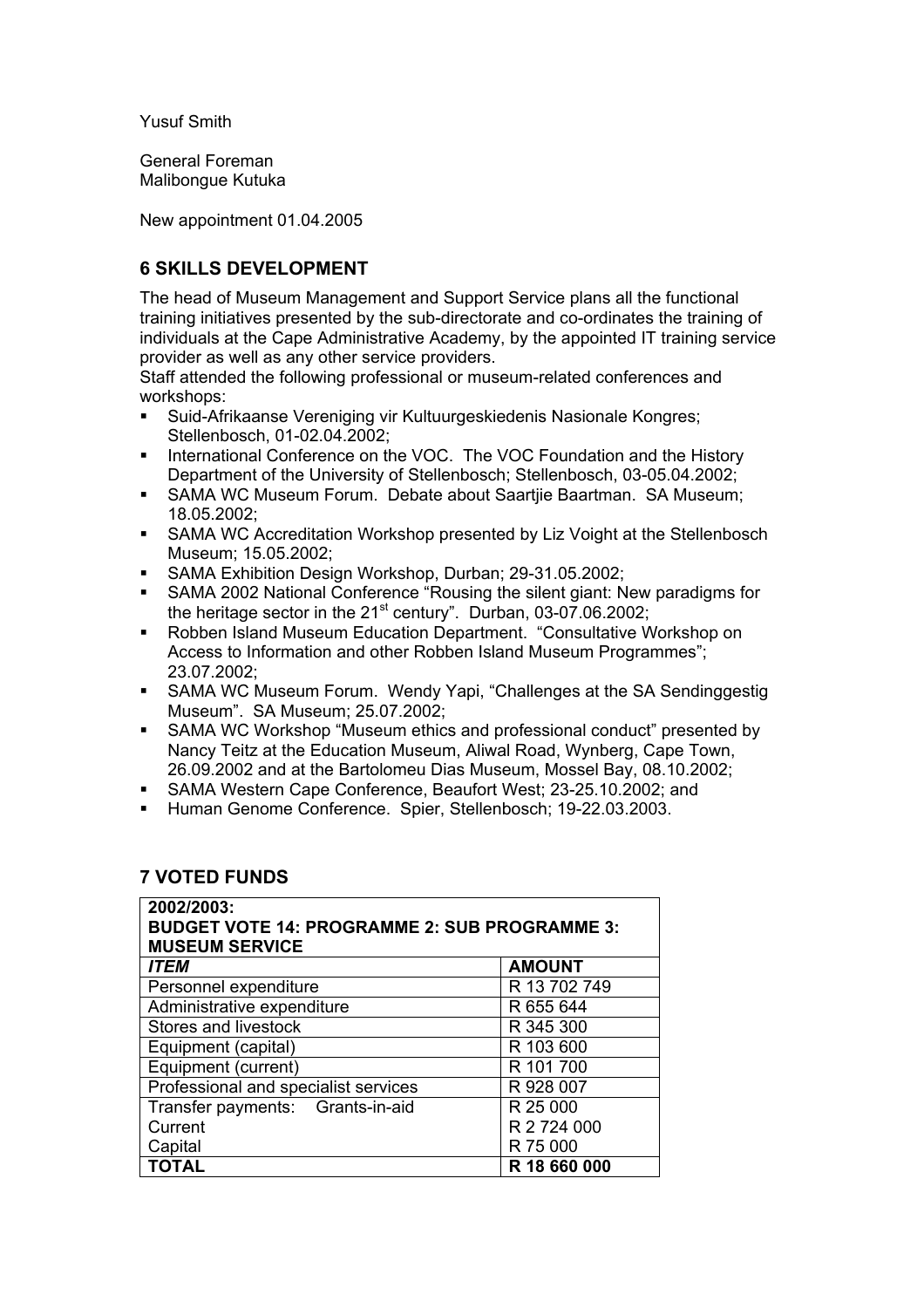# **8 AIM**

To execute numerous constitutional responsibilities, administer legislation and give effect to the mission and vision of the Museum Service.

# **9 FUNCTION**

The Museum Service renders management support and professional services to 28 affiliated museums in the Western Cape.

### **10 HIGHLIGHTS/CHALLENGES**

A good record has been established with the travelling exhibitions programme. The challenge that lies ahead for the 2003/2004 financial years is to complete more permanent exhibitions for museums.

The functional investigation of museums undertaken in the first half of the year was rolled out to include the evaluation of the recommended new posts. The challenge of implementing the new structures on the revised establishments still lies ahead.

Clarity regarding the division of legislative functions and the possible transfer of functions and funds between national, provincial and local government regarding services in Schedule 4 and 5 of the Constitution of the Republic of South Africa, 1996 (Act 108 of 1996) must still be obtained. Until this is resolved, new provincial museum legislation cannot be finalized. Nevertheless, a working group was established to review all current legislation applicable to the Museum Service and to gather all appropriate information which could influence new museum legislation.

Despite many years of expansion and successful operation, during the last few years Worcester Museum has been under extreme financial pressure exacerbated by an increasing debt burden. An additional R1 824 00 was transferred to Worcester Museum during 2002/03 to relieve that burden. In order to safeguard the collections and ensure the continued preservation of a very important aspect of the Province's heritage, as well as maintaining Worcester Museum as a premier tourist destination in the region, the museum will be deproclaimed as a province-aided museum early in the 2003/04 financial year and reproclaimed as a Provincial Museum.

Our affiliated museums drew just under a million visitors between April 2002 and March 2003. A challenge for the forthcoming year is to track the number of people who get to see travelling exhibitions in community centres, libraries and other venues.

### **11 OUTPUTS AND SERVICE DELIVERY TRENDS**

#### **11.1 The development of dynamic and socially responsible museums in local communities**

The provision of administrative, financial, human resource and professional support and advice to affiliated museums was provided on an ongoing basis so that they could provide quality services to participative communities and visitors.

- Considerable information was gathered that will inform the new Museums Bill;
- Subsidies were paid to Province-aided museums;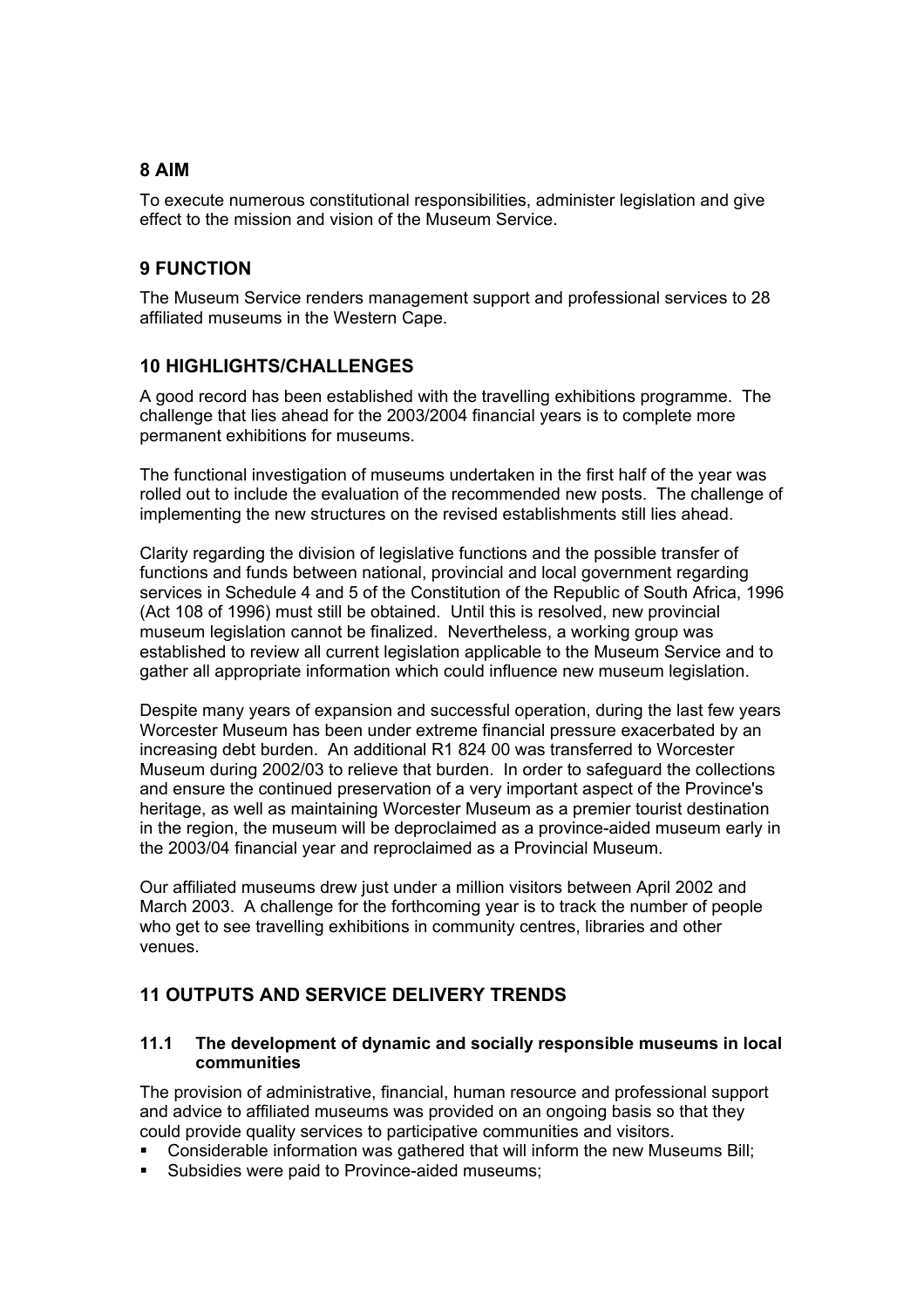- Grants-in-aid were paid to affiliated local museums; and
- Professional standards and directives for the Scientific Service were drafted as well as graphic design specifications and directives.

#### **11.2 Co-ordination or provision of appropriate training of museum personnel, governing bodies and volunteers**

The Museum Service organised the following functional training sessions: An introduction to museum management and governance for museum managers and section heads was presented in June 2002;

- A labour relations workshop for museum managers and section heads was held in September 2002;
- Workshops dealing with museum maintenance, for maintenance staff of museums, were held in October 2002;
- A workshop on reporting procedures and working methods for staff of Museum Scientific Service and Museum Technical Service was held in November 2002;
- The annual symposium for museum managers and section heads was held in November 2002; and
- Workshops in textile conservation for museum staff and volunteers were held throughout the year.

#### **11.3 Provision of professional collections management services to affiliated museums**

The investigation and development of a possible new documentation database for affiliated museums was deferred because the appointment of a Collections Manager did not materialise during the 2002/03 financial year.

A report on human remains in the collections of affiliated museums was compiled.

### **11.4 Provision of professional conservation services to affiliated museums**

Significant progress was made in assisting affiliated museums to implement preventive conservation plans for their collections. A textile conservator was also appointed on contract to undertake an audit of the textile collections in the 28 affiliated museums. From this audit, specific textile conservation plans are already being implemented at three museums.

Site inspections and reports to assist museums in implementing preventive conservation plans undertaken at:

- **Beaufort West Museum**
- C P Nel Museum
- Fransie Pienaar Museum
- **Wellington Museum**
- **Paarl Museum;**
- George Museum;
- **Bartolomeu Dias Museum:**
- Caledon Museum
- Shipwreck Museum and
- **SA Mission Church Museum.**

#### **11.5 Undertaking or co-ordinating systematic research on various themes and material objects reflecting the history of the Western Cape**

 The Huguenot families database for the Huguenot Memorial Museum was maintained and 325 genealogy enquiries from the public were answered;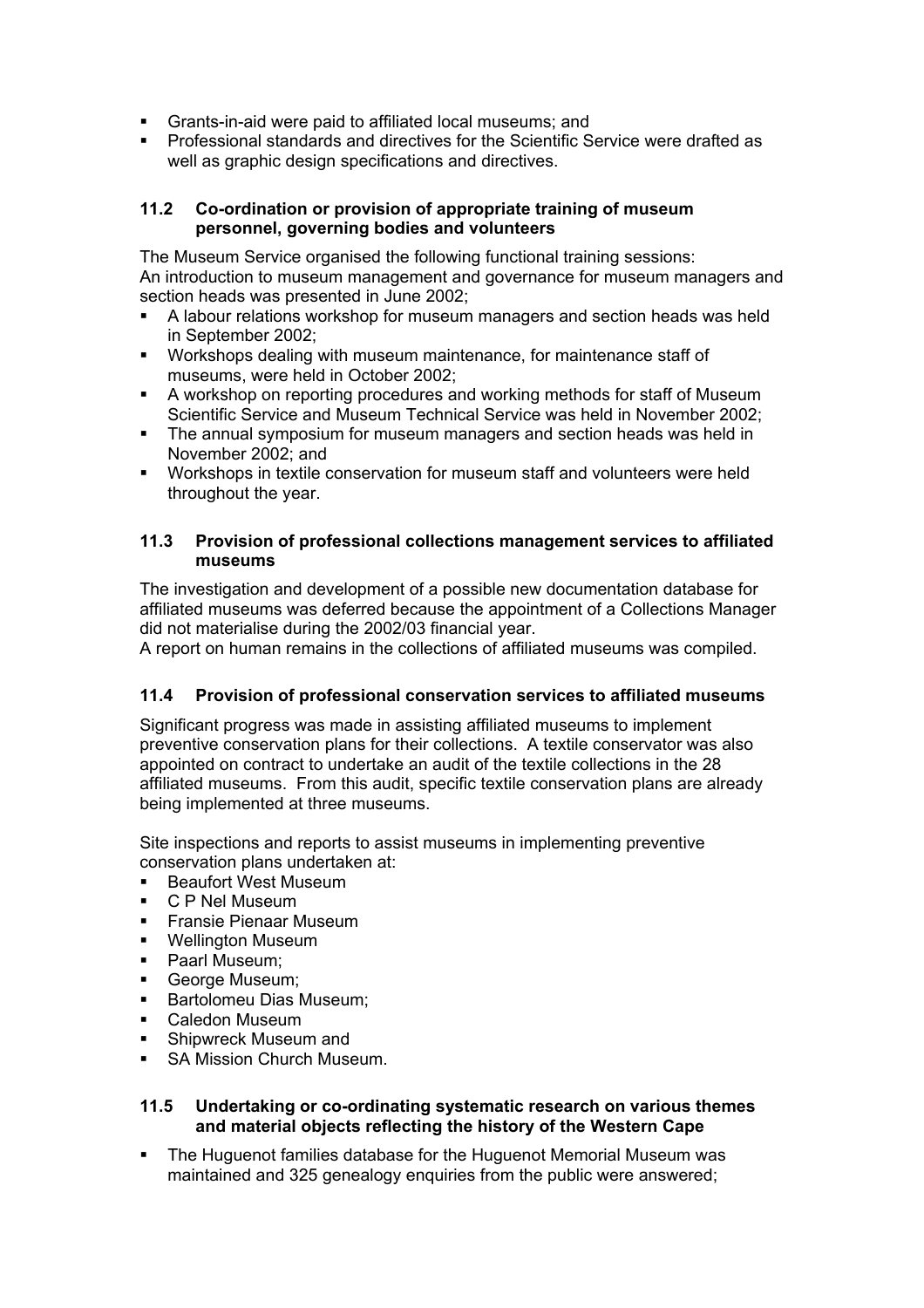- **Research on "The people of Franschhoek" is underway for the Huguenot** Memorial Museum;
- The research for phase 1 of new exhibitions for Robertson Museum, "Robertson and its people", dealing with those who participated inWorld War II was completed in July 2002;
- **Phase 1 of "Over the mountains The story of Ceres" for the Togryers Museum** was completed in July 2002;
- The research for "Het lieve Wellington" for the Wellington Museum has been completed and the exhibition text, captions and labels will be finalised in the coming year;
- A new project plan for "Outeniqualand from the past to the present/from the present to the past" at George Museum was developed and presented to the management committee and the research for phase 1 completed;
- The research, text and selection of artefacts and specimens for "Mollusc and Man" at the Bartolomeu Dias Museum was completed;
- A project plan for the development of new local history exhibitions at Stellenbosch Museum was completed and presented to the board of trustees in August 2002 and considerable research has already been done;
- A new project plan for the redevelopment of the Culture Museum at the Bartolomeu Dias Museum - where previously marginalised groups will be brought into the mainstream – was presented to the management committee in Novewmber 2002;
- Research on the education and missionary training institutions in Wellington for a new exhibition, "Missionaries and Myths" at the Wellington Museum, continues;
- A project plan for the redevelopment of the exhibitions at Paarl Museum was completed;
- The first site visit to Beaufort West Museum to revise the exhibitions on Chris Barnard, hopefully in conjunction with the Groote Schuur Heart Transplant Museum, was undertaken in March 2003;
- Following a site visit to the Drostdy Museum in February 2003 the requested project was changed to the redevelopment of existing Drostdy-related exhibitions;
- Research for "Disease and history" at the Cape Medical Museum was completed and the exhibition text, captions and labels will be finalised in the coming year;
- Research for new exhibitions in the Whale House at the Old Harbour Museum was completed;
- Research for the final Anglo-Boer War travelling exhibition, "Consequences of the war", was completed; and
- Research for two travelling exhibitions on the Griqua people "Servant of God. The early years of The Reformer - Andrew Abraham Stockenström le Fleur" and "'Come oh come while Christ is calling' - The settlement of the Griqua people under The Reformer" was completed in collaboration with the Western Cape Language Unit.

The following articles written by Scientific Service staff were published:

- Chantelle de Kock, "Die VOC in Suidelike Afrika 1652-1795" appeared in the *Kaapse Biblioteekaris/Cape Librarian,* March/April 2002, vol. 46, no. 2.June; and
- Amanda Human. "St James and the shell motif" appeared in *Jornal,* newsletter of the Bartolomeu Dias Museum, Winter 2002.
- Scientific Service staff presented the following conference papers/talks:
- Leon Vorster. "Die VOC-kruithuis en sy kanonne". Suid-Afrikaanse Vereniging vir Kultuurgeskiedenis Nasionale Kongres; Stellenbosch, 02.04.2002;
- Chantelle de Kock. "VOC Quo Vadis? A debate about the commemoration of the VOC". SAMA WC Museum Forum, SA Museum; 25.04.2002;
- Chantelle de Kock. "The world of the VOC" at a reception at the Paarl Museum; 07.06.2002;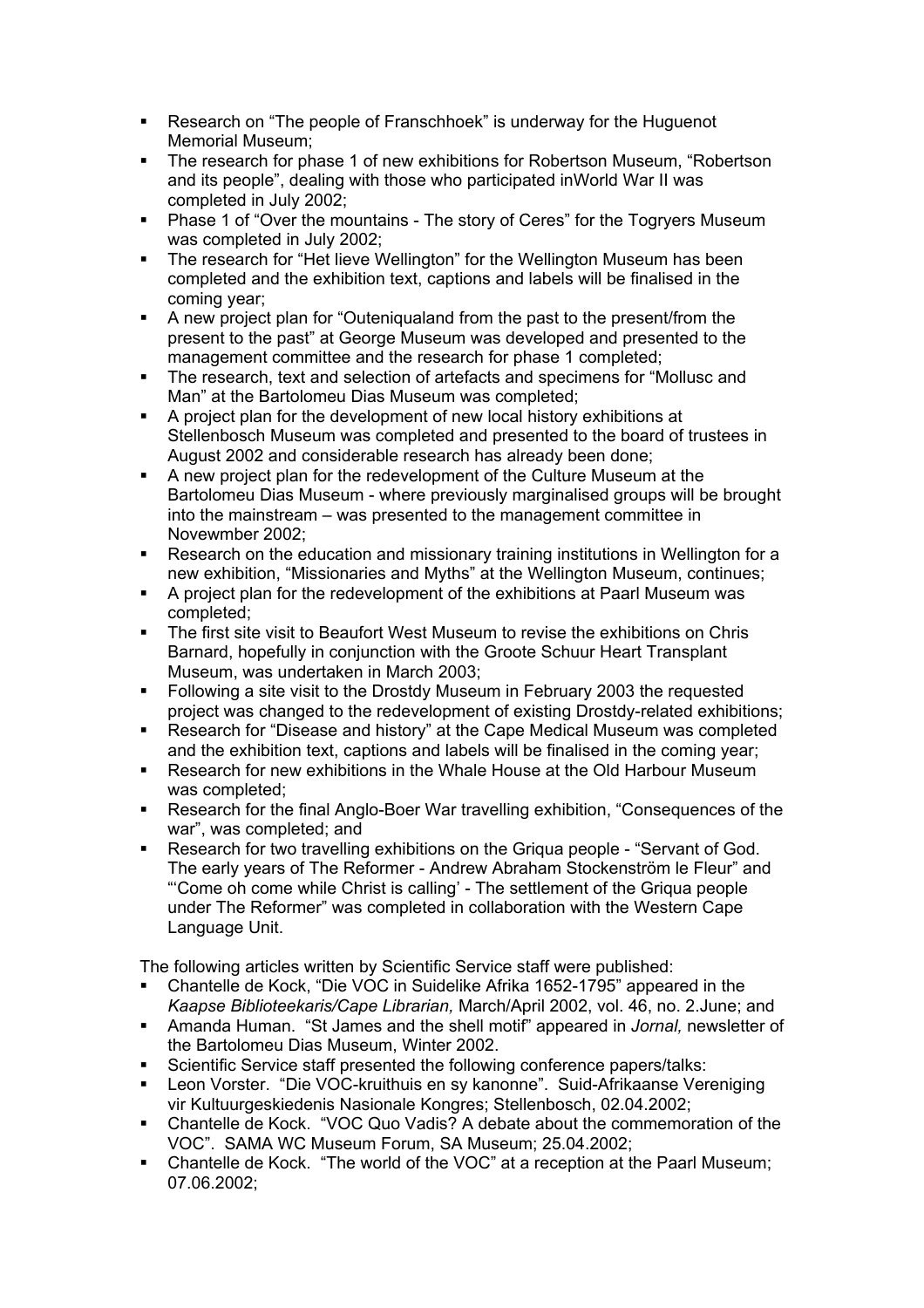- Pieter Schoonees. "New exhibitions for the Robertson Museum". AGM of the Friends of the Robertson Museum, Robertson Museum; 28.05.2002;
- Leon Vorster. "Die Kultuur van Stellenbosch, Somerset-Wes, die Strand, Paarl en Franschhoek aan die einde van die 19de eeu". VLV Boland Region; 08.08.2002;
- Leon Vorster. "The History of Pniel, Johannesdal, Kylemore and Lanquedoc". Dwars River Valley Tourism Forum; 22.08.2002;
- Linda Labuschagne. "Transportation and Wheels". Wheels Carnival, George Museum; 19.09.2002;
- Amanda Human. "Mollusc and Man with specific reference to the Shell Motif on the Way to Santiago". Public gathering at the Bartolomeu Dias Museum; 19.10.2002;
- **E.** Linda Labuschagne. "The Rescue of Huijs te Marqette". South African Museums Association Conference (Western Cape), Beaufort West; 23-25.10.2002;
- Pieter Schoonees. "Geskiedenis of Fabel: die bydrae van mondelinge oorlewering tot ons geskiedskrywing". South African Museums Association Conference (Western Cape), Beaufort West; 23-25.10.2002; and
- Leon Vorster. "The Story of the Café cat". South African Museums Association Conference (Western Cape), Beaufort West; 23-25.10.2002.

#### **11.6 Encouraging educators and learners to use museums as an educational resource**

Plans to develop and implement curriculum-based education programmes, based on the collections and exhibitions at affiliated museums, could not be realised because the appointment of the Education Development Officer did not take place until February 2003.

### **11.7 Assistance in the sustainable development of heritage assets in the Western Cape**

Professional advice, guidance and operational support was provided to the following government departments and/or associated organisations involved in cultural and heritage tourism development:

- **Western Cape Nature Conservation Board** Signage and interpretive aid were developed and installed at Gamkaskloof;
- Chief Directorate Cultural Affairs Poverty alleviation project: "Cultural tourism Mission and Slave Route at Goedverwacht"
- Guidelines for community oral history research were developed; Research for a tourism pamphlet/brochure "Remember me when you pass by -
- Places of slave remembrance in the Western Cape" was completed; and Research for a tourism pamphlet/brochure on VOC heritage sites in the Western Cape received considerable attention.

### **11.8 Provision of professional industrial and graphic design, display, manufacturing and production services**

 Phase 1 of the exhibition "Robertson and its people" for the Robertson Museum was completed and installed in March 2003;

The first room of the exhibition "Over the mountains - The story of Ceres" was completed and installed in March 2003;

- Design concepts and layouts for phase 1 of the exhibition "Mollusc and Man" at the Shell Museum, Bartolomeu Dias Museum, were completed; and
- A concept for the utilisation of the exhibition space at the Whale House at the Old Harbour Museum was developed.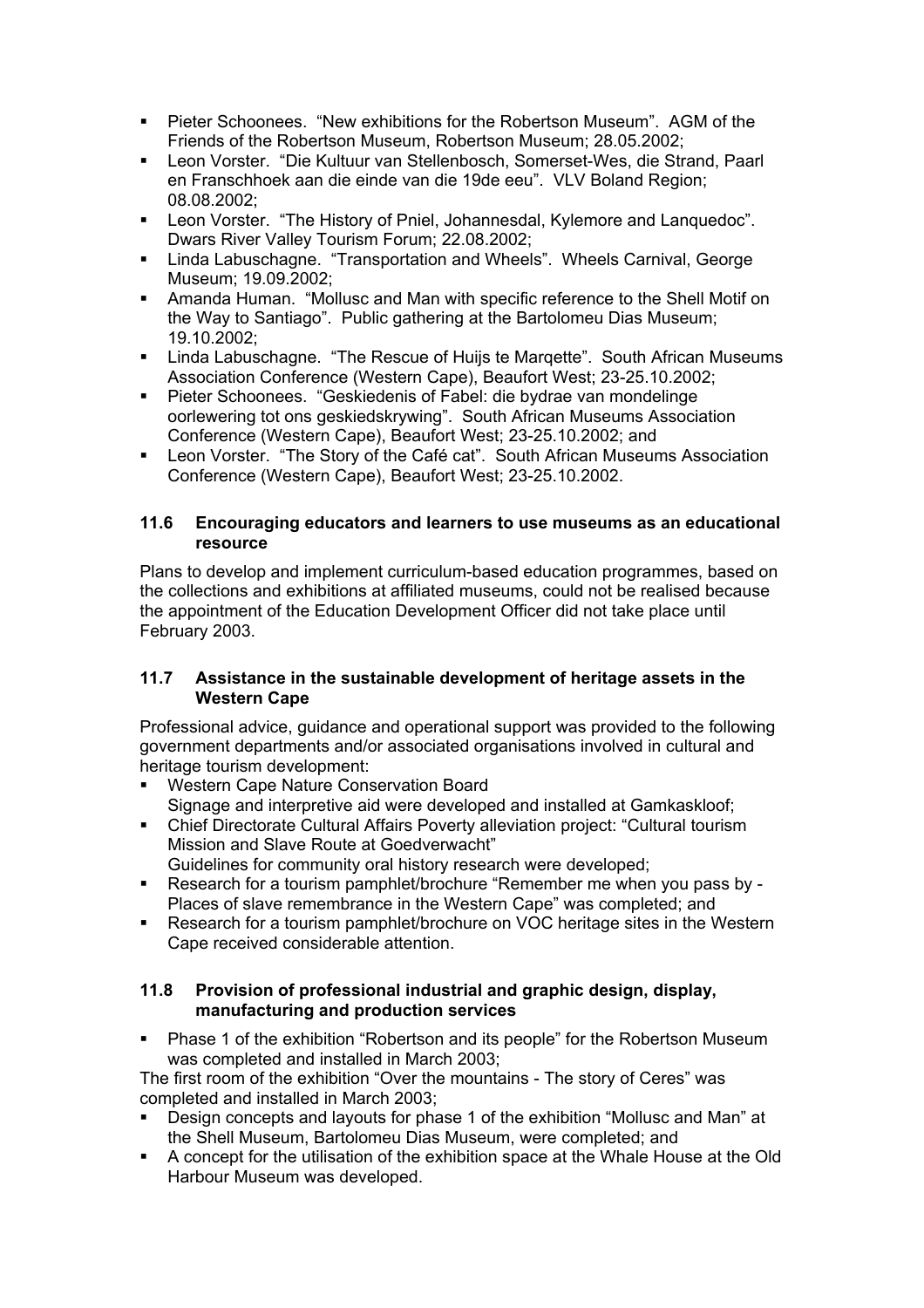The travelling exhibition "The war in the Cape Colony" (Anglo-Boer War II) was launched at the Stellenbosch Museum in May 2002 and then exhibited at the following venues:

- **Olyfrkans College, Swellendam**
- **-** Drostdy Museum
- **Malmesbury Museum**
- **Wellington Museum**
- George Museum
- **Piketberg Museum**
- **Beaufort West Museum**
- **Togrvers Museum**
- **Bartolomeu Dias Museum**
- **Hartenbos Museum**
- **Fransie Pienaar Museum**
- Caledon Museum
- **Great Brak River Museum**
- **Knysna Museum**
- Swartland Herdenkingskomitee, Piketberg.

The final Anglo-Boer War travelling exhibition, "Consequences of the war", was launched at the Drostdy Museum in November 2002 then exhibited at:

- **Great Brak River Museum**
- Posthuis, Kalk Bav
- Caledon Museum
- **-** Hartenbos Museum
- Paarl Museum
- **Bartolomeu Dias Museum.**

The travelling exhibitions, "The VOC in Southern Africa" and "VOC legacy at the Cape" were exhibited at the following venues:

- **Military Museum, Castle of Good Hope**<br>**E** George Museum
- George Museum
- **Stellenbosch Museum**
- **Groote Kerk**
- SAMA Forum (SA Museum)
- **Table View Primary School**
- **Malmesbury Museum**
- **Knysna Museum**
- Paarl Museum
- **•** Wellington Museum
- **Outeniqua Railway Museum**
- **Oudekerk Volksmuseum**
- CP Nel Museum
- **-** Huguenot Memorial Museum
- Old Harbour Museum
- Beaufort-West Museum
- **Posthuis, Kalk Bay**
- **Togryers Museum**<br>• Drostdy Museum
- Drostdy Museum
- **Bartolomeu Dias Museum**
- **Hartenbos Museum.**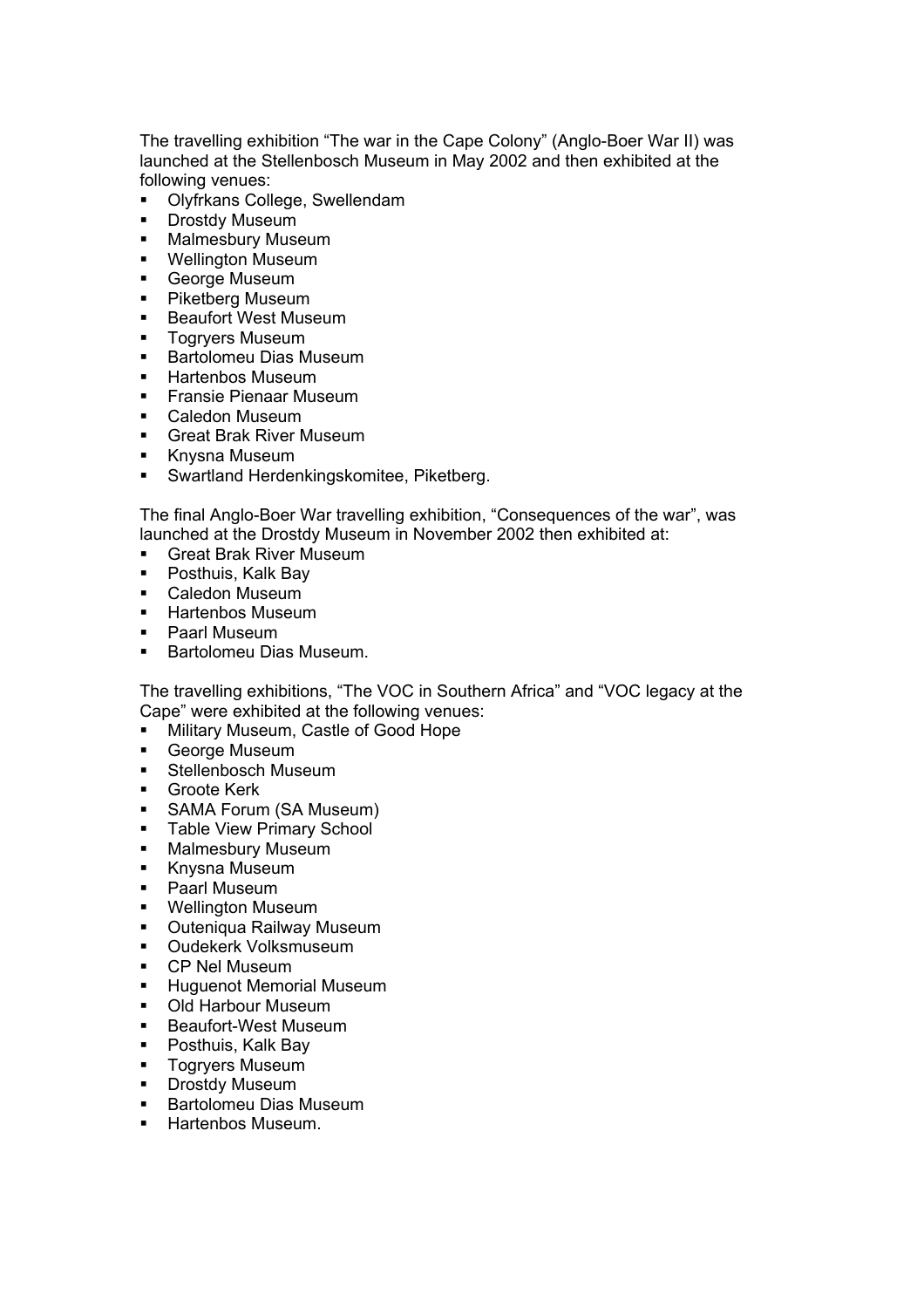"Servant of God. The early years of The Reformer - Andrew Abraham Stockenström le Fleur" and "'Come oh come while Christ is calling' - The settlement of the Griqua people under The Reformer" was launched a the KKNK in March 2003.

#### **11.9 Marketing, advertising and promotion of affiliated museums to the public**

Museums were assisted in developing their own marketing plans; and Advertisements were placed in the tourist media for the forthcoming year.

### **12 VISITORS TO MUSEUMS**

| <b>MUSEUMS</b>                     | <b>ADULTS</b> | CHILDREN | <b>PROGRAMMES</b><br>EARNER | <b>OTHER</b> | TOTAL             |
|------------------------------------|---------------|----------|-----------------------------|--------------|-------------------|
| <b>Bartolomeu Dias</b>             |               |          |                             |              | 227 364           |
| Museum                             |               |          |                             |              |                   |
| <b>Beaufort West</b>               | 8923          | 8976     |                             |              | 17899             |
| Museum                             |               |          |                             |              |                   |
| Caledon Museum                     |               |          |                             |              | 16 404            |
| Cango Caves                        |               |          | 12 253                      |              | 238 270           |
| Cape Medical                       | 1 4 3 3       |          | 2638                        |              | 4 0 7 1           |
| Museum                             |               |          |                             |              |                   |
| <b>CP Nel Museum</b>               | 10 617        |          |                             | 21 200       | 31817             |
| <b>Drostdy Museum</b>              | 25 0 26       | 1566     |                             | 7845         | 34 437            |
| <b>Fransie Pienaar</b>             | 3 5 8 4       | 505      |                             |              | 4 0 8 9           |
| Museum                             |               |          |                             |              |                   |
| <b>Genadendal Mission</b>          | 2 380*        |          | 2 3 3 0                     |              | 3800              |
| Museum                             |               |          |                             |              |                   |
| George Museum                      |               |          | 3775                        |              | 23 174            |
| <b>Great Brak River</b>            |               |          |                             |              | 2 9 0 3           |
| Museum                             |               |          |                             |              |                   |
| Hout Bay Museum                    | 825           | 4 0 8 6  |                             | 1 0 8 0      | 5991              |
| <b>Huguenot Memorial</b><br>Museum |               |          | 3 0 9 8                     |              | 75 157            |
| Jan Dankaert                       |               |          |                             |              | 600               |
| Museum                             |               |          |                             |              |                   |
| Montagu Museum                     | 8 3 6 9       | 1 608    |                             | 67           | 10 044            |
| Old Harbour Museum                 | 11 352        | 3 1 2 9  |                             | 63 014       | 77 495            |
| <b>Oudekerk</b>                    | 9632          | 832      |                             |              | 10 4 64           |
| Volksmuseum                        |               |          |                             |              |                   |
| Paarl Museum                       |               |          | 3 2 4 1                     |              | 7 0 7 3           |
| <b>Robertson Museum</b>            | 701           | 107      |                             |              | 808               |
| <b>SA Fisheries Museum</b>         | 2 1 9 0       | 1 200    | 1 3 8 0                     |              | 4770              |
| SA Sendinggestig                   |               |          |                             |              | 9 3 7 1           |
| Museum                             |               |          |                             |              |                   |
| Shipwreck Museum                   | 7740          | 1740     |                             |              | 9480              |
| Simon's Town                       | 20 040        | 11 404   | 8919                        | 1792         | 42 155            |
| Museum                             |               |          |                             |              |                   |
| Stellenbosch Museum                | 54 547        | 2 5 7 9  | 4 3 7 5                     | 331          | 61850             |
| <b>Togryers Museum</b>             | 1 550         | 180      | 748                         | 129          | 2607              |
| <b>Wellington Museum</b>           | 3912          | 4 0 1 1  |                             |              | $\frac{1}{7}$ 923 |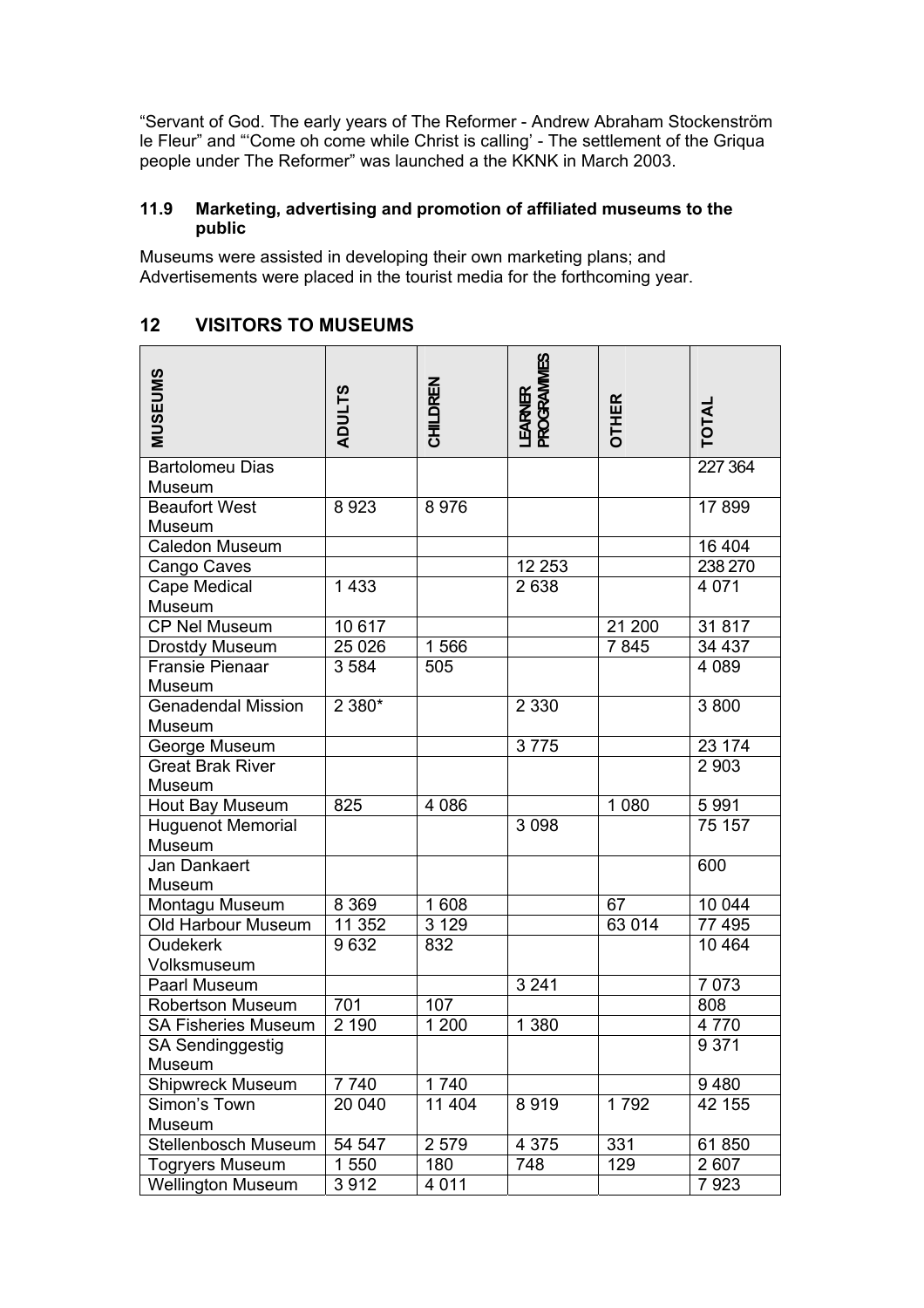| Wheat Industry   |         |        |        |         | 4 7 9 2 |
|------------------|---------|--------|--------|---------|---------|
| Museum           |         |        |        |         |         |
| Worcester Museum | 13889   | 14 386 | 12 573 | 5 1 4 5 | 33 4 20 |
|                  | 186 710 | 56 309 | 55 330 | 100 603 | 968 228 |

\* Exact figures not supplied.

# **13 TRANSFER PAYMENTS**

In the 2002/03 financial year the pro rata formula for subsidising province-aided museums was again applied. Genadendal Mission Museum received an additional R198 484 in lieu of public service staff appointments and Worcester Museum received an additional R1 824 00 to relieve their debt burden. Transfer payments were thus made as follows:

#### **13.1 Financial assistance current**

| <b>PROVINCE-AIDED MUSEUMS</b>    | <b>AMOUNT</b> |
|----------------------------------|---------------|
| Beaufort-West Museum             | R 31 147      |
| <b>Caledon Museum</b>            | R 21 782      |
| <b>CP Nel Museum</b>             | R 45 437      |
| Drostdy Museum                   | R 86 174      |
| <b>Genadendal Mission Museum</b> | R 213 889     |
| <b>Hout Bay Museum</b>           | R 13 336      |
| <b>Huguenot Memorial Museum</b>  | R 53 399      |
| Montagu Museum                   | R 20 204      |
| Old Harbour Museum               | R 17 706      |
| <b>Oudekerk Volksmuseum</b>      | R 31 624      |
| <b>Paarl Museum</b>              | R 26 377      |
| <b>SA Sendinggestig Museum</b>   | R 10 586      |
| Shipwreck Museum                 | R 16 444      |
| Simon's Town Museum              | R 28 222      |
| Stellenbosch Museum              | R 92 628      |
| <b>Togryers Museum</b>           | R 8 587       |
| <b>Wellington Museum</b>         | R 10 881      |
| Wheat Industry Museum            | R 16 191      |
| <b>Worcester Museum</b>          | R 1 979 386   |
| TOTAL                            | R 2 724 000   |

#### **13.2 Financial assistance capital**

| <b>PROVINCE-AIDED MUSEUMS</b> | <b>AMOUNT</b> |
|-------------------------------|---------------|
| Caledon Museum                | R 23 534      |
| Old Harbour Museum            | R 6 226       |
| <b>Worcester Museum</b>       | R 45 240      |
| TOTAI                         | R 75 000      |

### **13.3 Grants-in-aid**

| <b>LOCAL MUSEUMS</b>   | <b>AMOUNT</b> |
|------------------------|---------------|
| Fransie Pienaar Museum | R 8 333       |